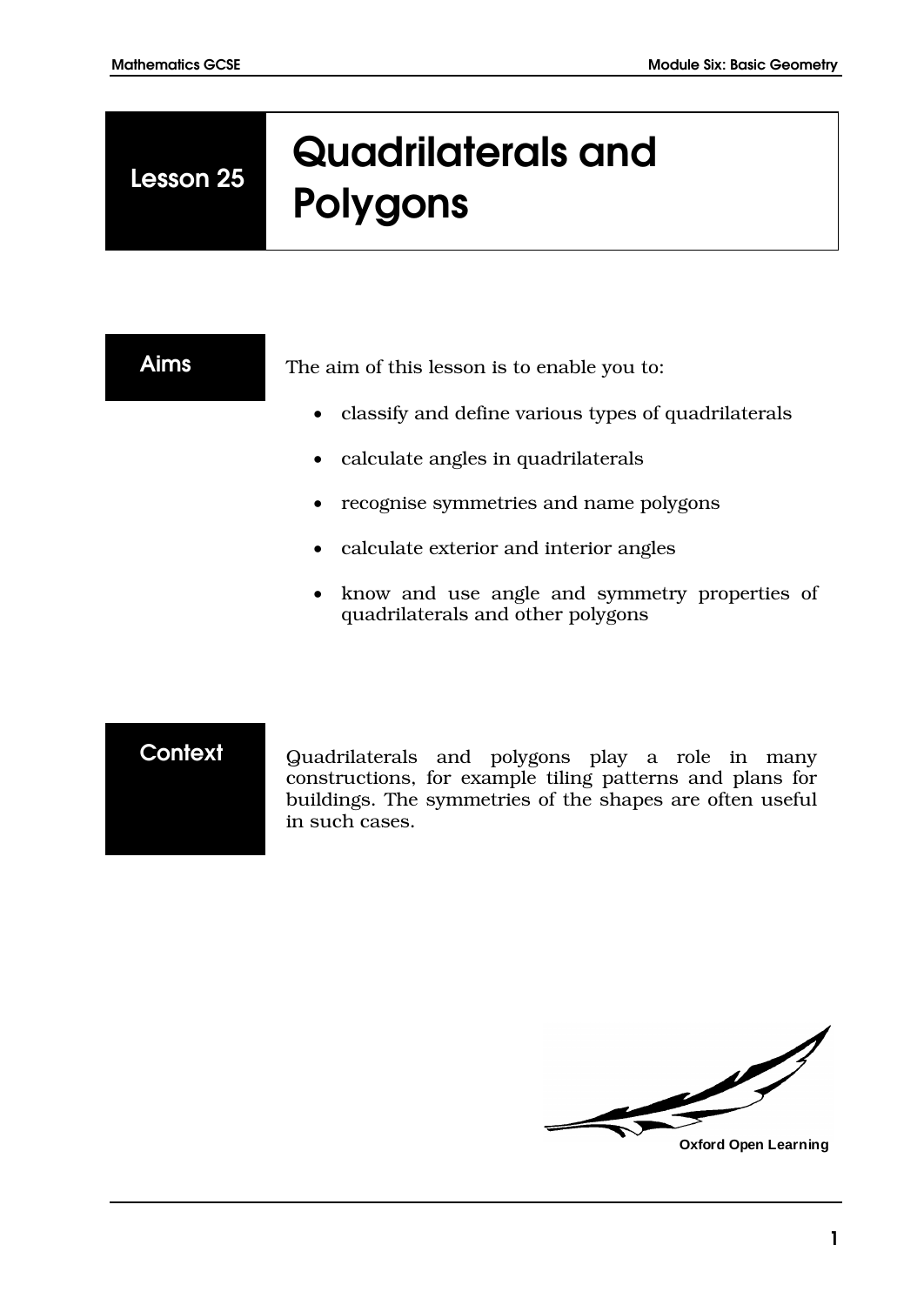# **Quadrilaterals**

A **quadrilateral** is any shape with four sides. However, the sides must be straight lines: curves are not allowed.

It is a fact that the four angles of any quadrilateral add up to 360°. One way to verify this fact would be to draw lots of quadrilaterals of different sizes and shapes, and then add up the angles in each.

However, there is another way of establishing this important fact. This technique is itself important, because it is the basis of a more general method that is used later in this lesson. Let ABCD be any quadrilateral. Choose any vertex, and join this up with the opposite vertex. In the diagram, vertex B was chosen, and then joined up with D.



The four angles of the quadrilateral are marked. We require the total of these four angles. If you look carefully, you will hopefully see that the total of these four angles is the same as the total of the three angles of triangle ABD and the three angles of triangle BCD. To help you see this, the quadrilateral is cut along the dotted line BD to make the triangles ABD and BCD. These two triangles are shown separately in the following diagram.

We know that the three angles of any triangle add up to  $180^{\circ}$ , so that the angles of two triangles add up to 360°. We can therefore conclude that the four angles of any quadrilateral add up to 360°.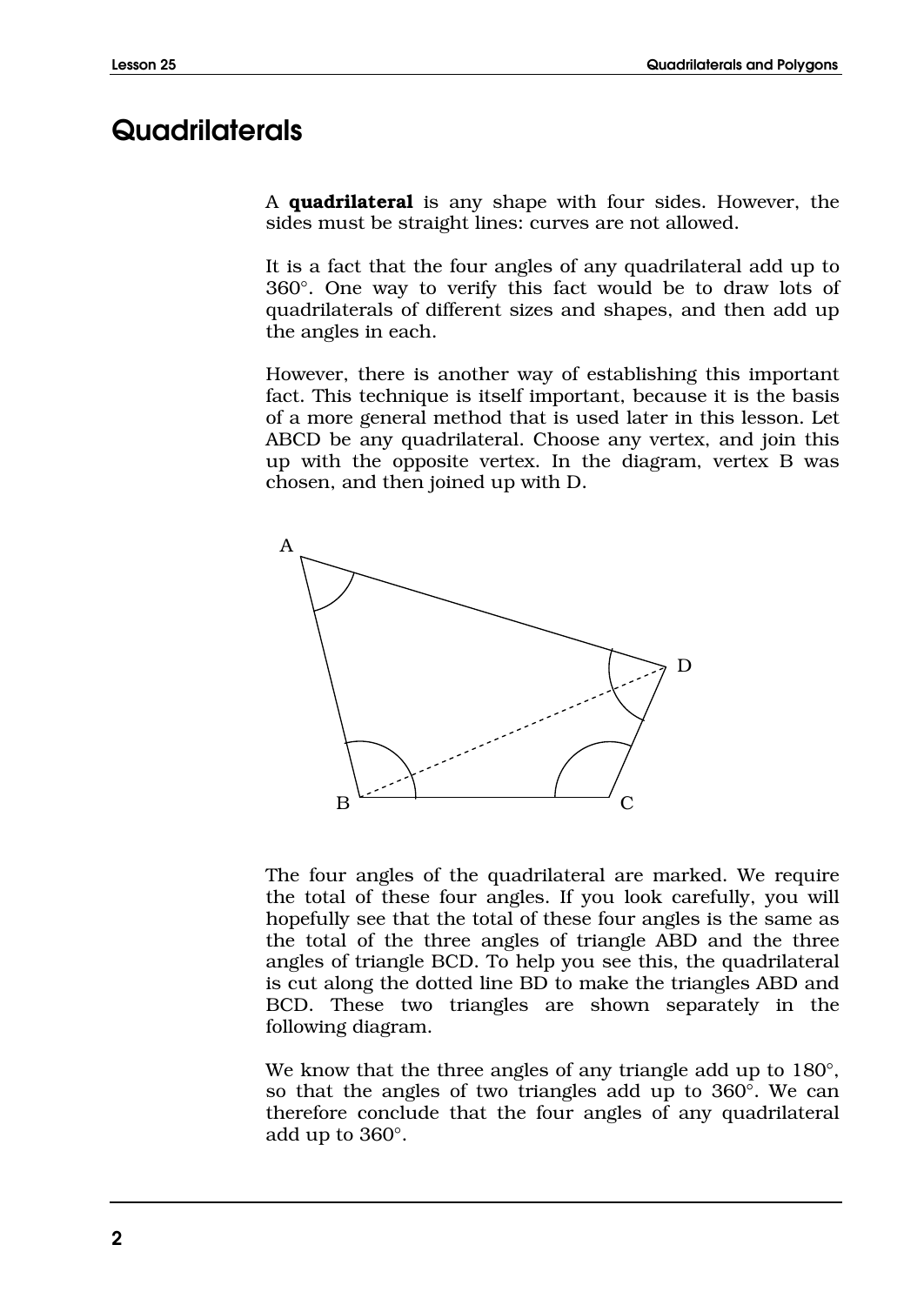

# **Types of Quadrilateral**

The following diagram shows the relationships between the different members of the family of quadrilaterals. The shapes lower down are more specialised than those above.



#### **Trapezium**

The trapezium has one pair of parallel sides. In general, a trapezium has no line of symmetry (although this is possible). The trapezium has no rotational symmetry.

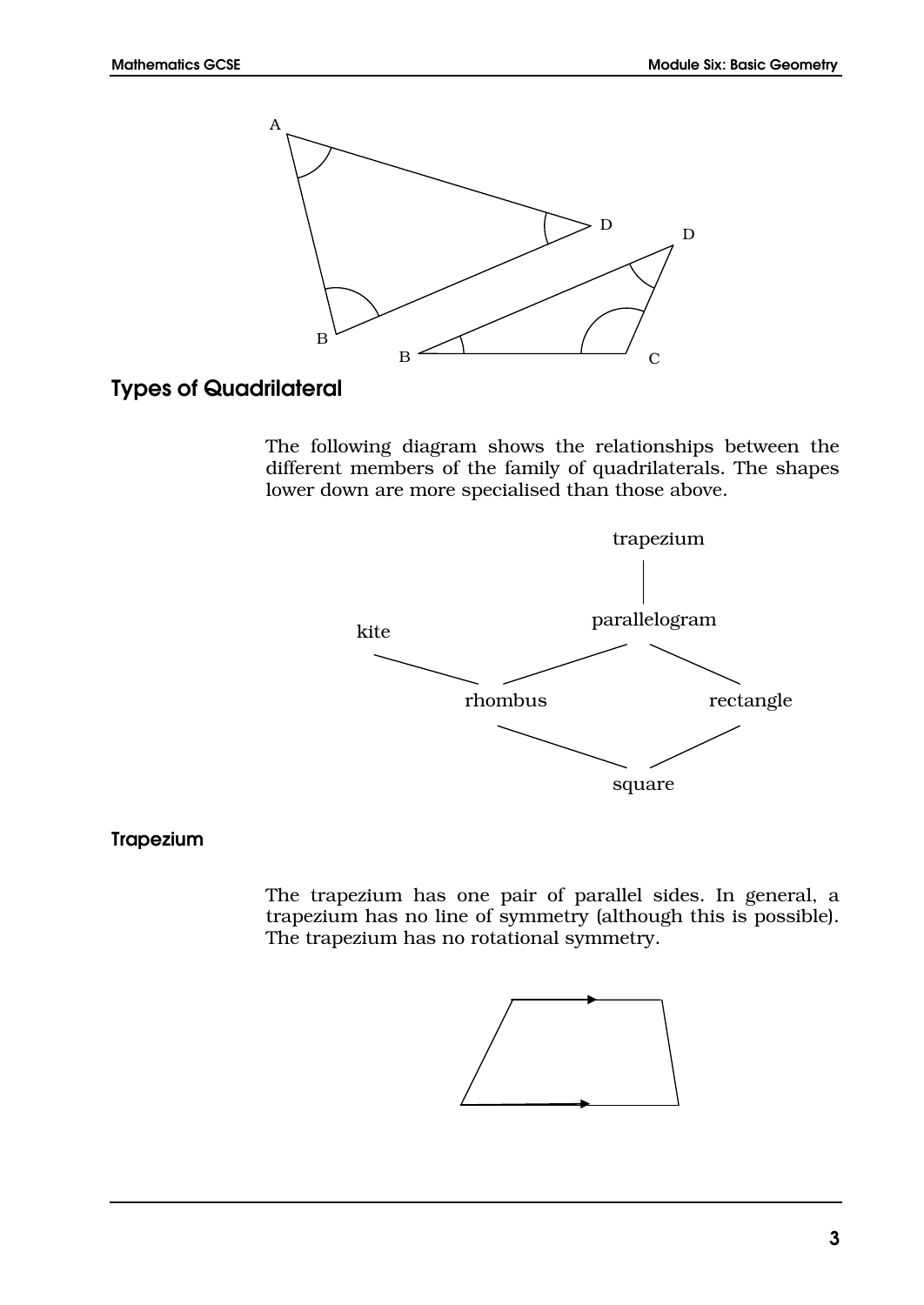#### **Parallelogram**

The parallelogram has two pairs of parallel sides. Each side in a parallelogram is parallel to the side opposite: AB is parallel to DC and AD is parallel to BC. This is the defining property of a parallelogram.



However, there are many other properties that you need to know:

- 1. Opposite angles are equal: angle  $A = \text{angle } C$ , and angle  $B = angle D$ .
- 2. Adjacent angles add up to 180°: angles A and B add up to 180°, angles A and D add up to 180° etc.
- 3. The diagonals bisect each other: E is the midpoint of both the diagonals AC and BD.
- 4. There is rotational symmetry of order 2: a half-turn about E makes the parallelogram coincide with itself.

#### **Rhombus**

A rhombus is a special parallelogram that has four equal sides. So the defining properties of a rhombus are that is has four equal sides and opposite pairs of sides are parallel.

In the diagram below,  $AB = BC = CD = DA$ . Also,  $AB$  is parallel to CD, and BC is parallel to AD.

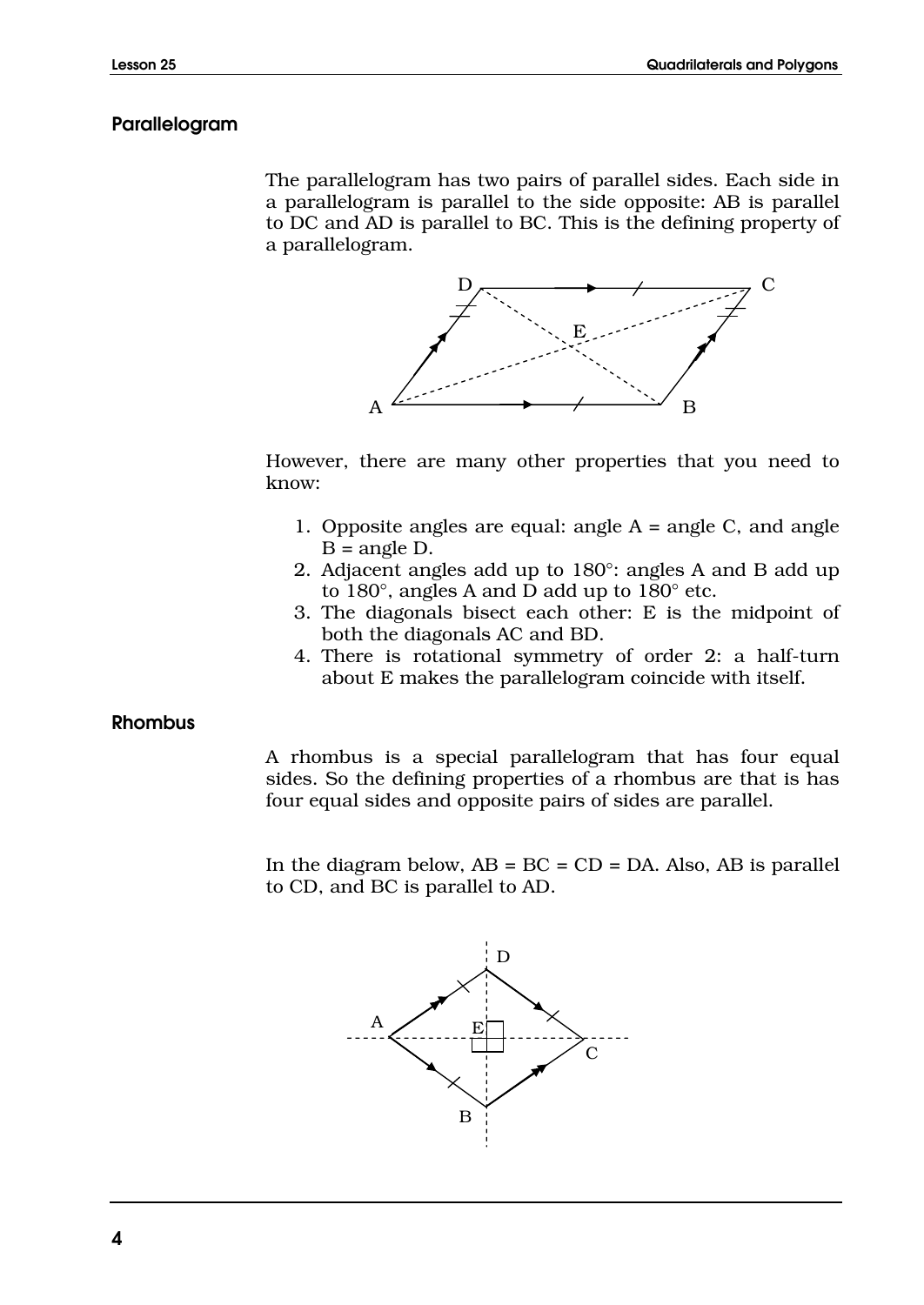Since a rhombus is a special parallelogram, it has all the properties of a parallelogram:

- 1. Opposite angles are equal.
- 2. Adjacent angles add up to 180°.
- 3. The diagonals bisect each other.
- 4. There is rotational symmetry of order 2.

However, a rhombus has some additional properties:

- 5. Two lines of symmetry (shown as dashed lines in the diagram).
- 6. The diagonals (which are also the lines of symmetry) not only bisect each other, but do so at right-angles.

#### **Rectangle**

Rectangles are familiar, but we still need to look at them in detail. A rectangle is a special parallelogram, where all the angles are equal. Since the angles add up to 360°, this means that each angle is a right-angle.



The properties of a rectangle are as follows:

- 1. Opposite sides are parallel and equal in length.
- 2. All angles are right-angles.
- 3. There are two lines of symmetry: shown as dashed lines in the diagram.
- 4. There is rotational symmetry of order 2.
- 5. The diagonals (shown dashed in the diagram below) bisect each other, but not at right-angles.

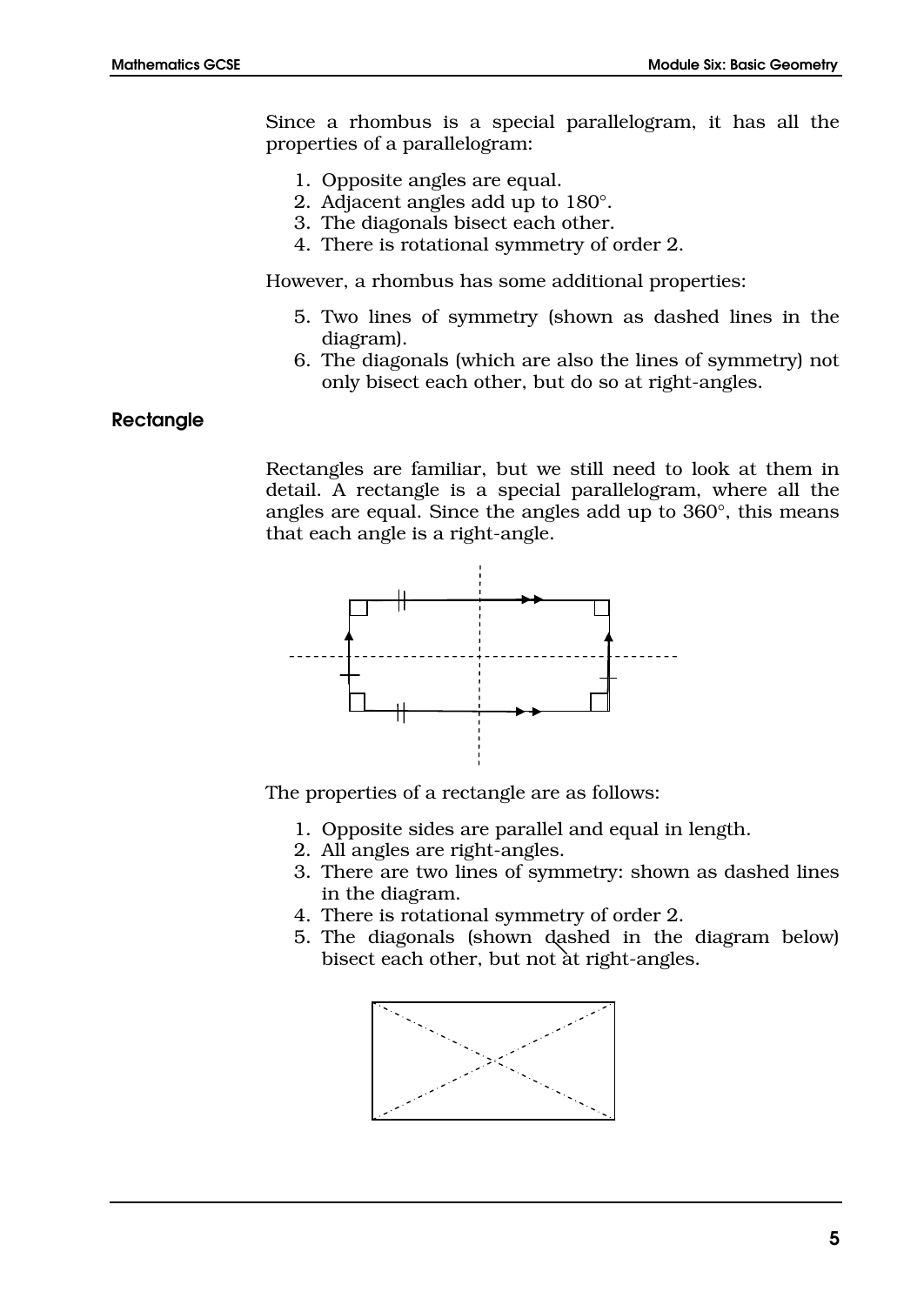#### **Square**

The square is also familiar. But again we need to consider all these new aspects of quadrilaterals.

A square can be thought of as a special rectangle, where all the sides are of equal length. A square can also be thought of as a special rhombus, where all the angles are equal. Whichever way we think of it, a square has the following properties:

- 1. All four sides are equal.
- 2. All four angles are right-angles.
- 3. Four lines of symmetry (shown dashed in the diagram).
- 4. Rotational symmetry of order 4. A rotation of a quarterturn will cause a square to coincide with itself.
- 5. The diagonals bisect each other at right-angles.



**Kite**

A kite is a quadrilateral with two pairs of sides which are equal in length. However, unlike a rectangle or a parallelogram, the equal sides are not opposite to each other, they are next to each other.

The quadrilateral ABCD is a kite with the line of symmetry AC. The sides AB and AD are equal in length. Similarly, the sides BC and CD are equal in length.

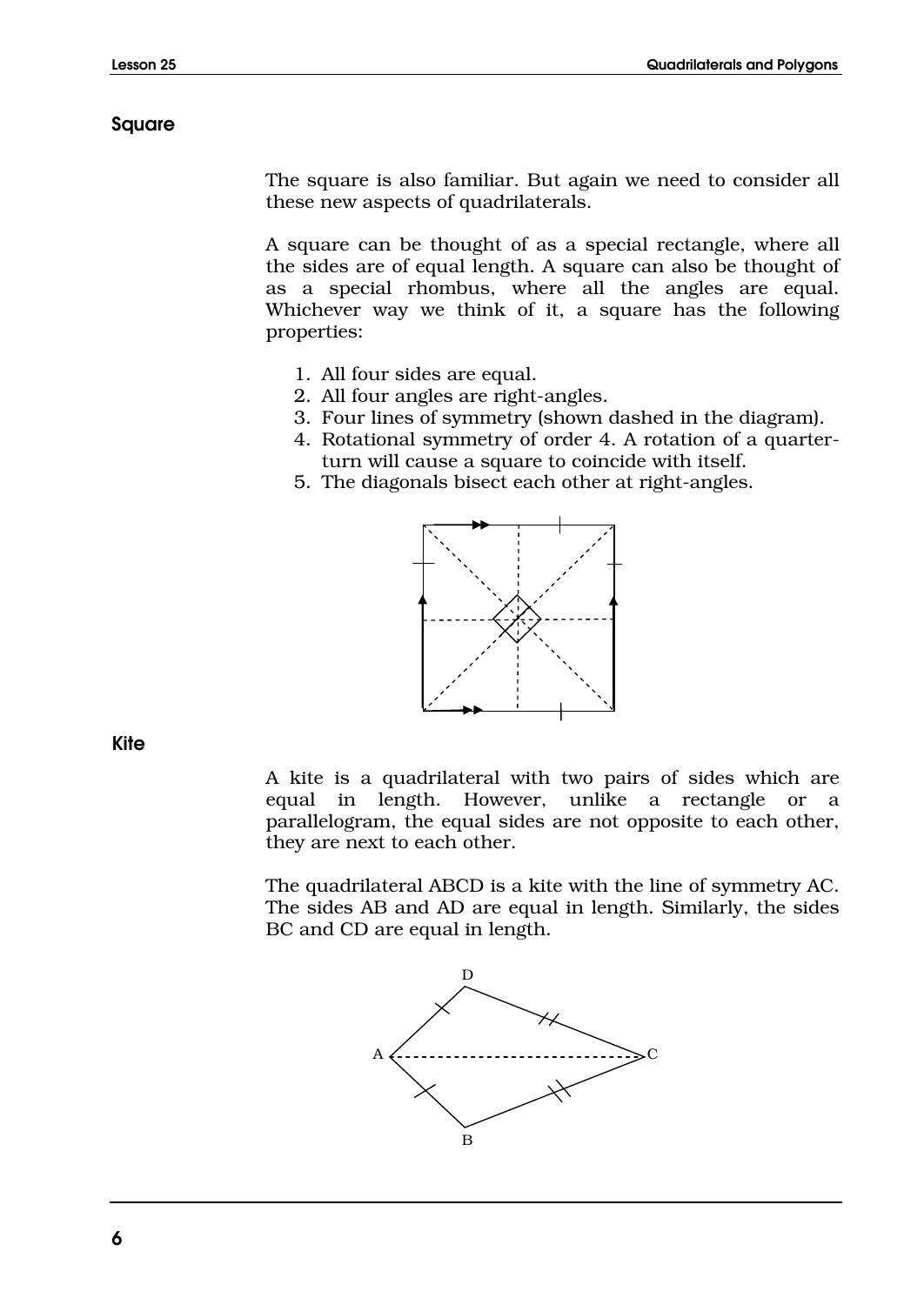The additional properties of the kite are as follows:

- 1. One line of symmetry (shown dashed).
- 2. One pair of equal angles: at B and D in the diagram, since AC is a mirror line.
- 3. No rotational symmetry: the only rotation to make the shape coincide with itself is a full turn of 360°.
- 4. The diagonals cut each other at right-angles. Note that the diagonal AC bisects the diagonal BD, but that BD does not bisect AC. In other words, E is the mid-point of BD but not of AC.



**Example 1**

**Find the missing angles denoted by** *x* **and** *y* **in the diagram:**



The angles on a straight line add up to  $180^{\circ}$ , so  $114 + x = 180$ . *x* must therefore be 66°.

The four angles of the quadrilateral add up to  $360^{\circ}$ , so  $x + y +$  $102 + 90 = 360$ . We know *x* is 66 $^{\circ}$ , so:

 $66 + y + 102 + 90 = 360$ *y* + 258 = 360 *y* = 360 – 258  $y = 102$ °.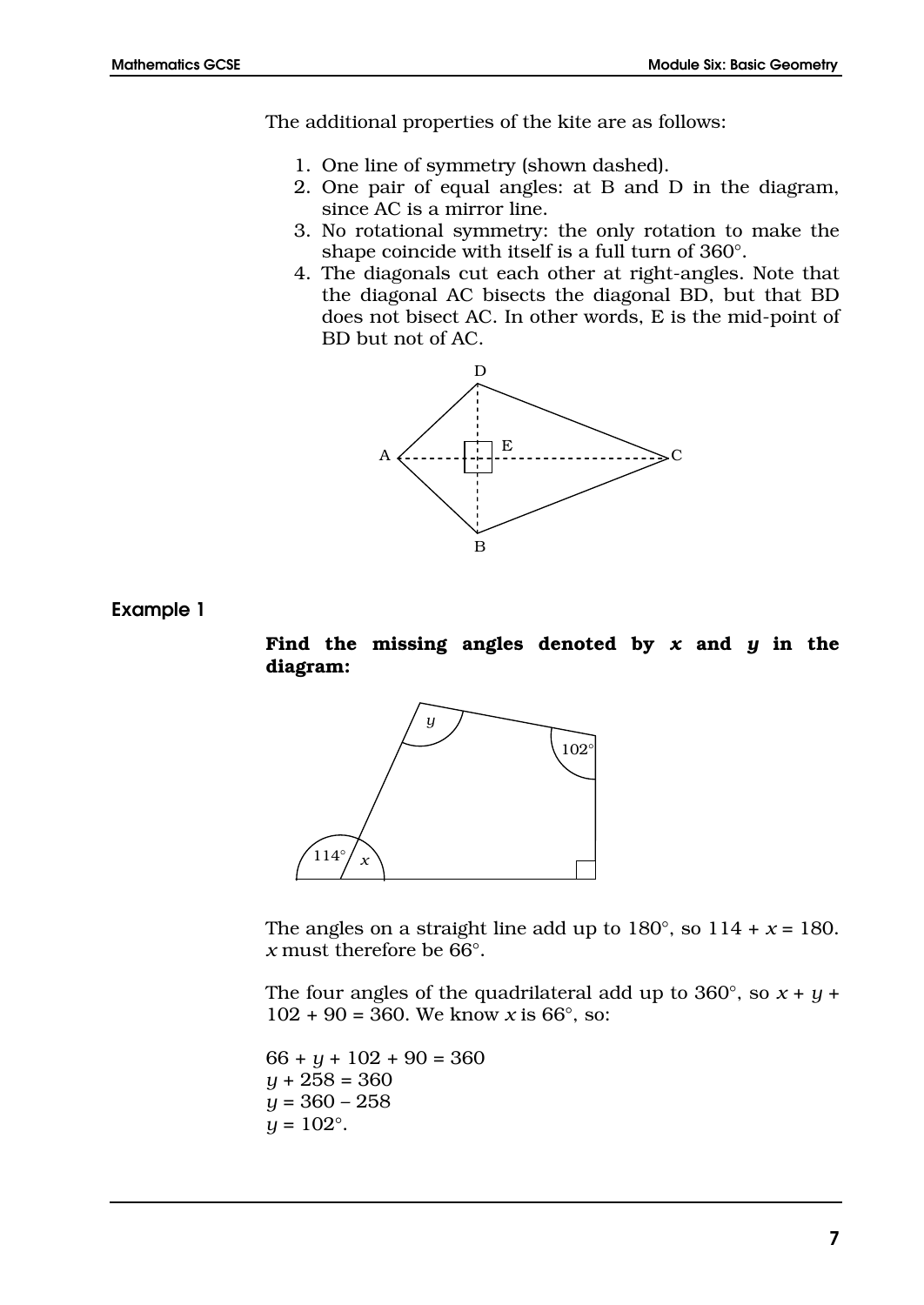#### **Example 2**





Now we use the fact that the diagonals of a rhombus bisect each other at right angles (at the point E). This means that the triangle ABE is right-angled. Furthermore, AE is half the length of AC, so that AE is 12 cm, and BE is half the length of BD, so that BE is 5 cm.



Now we can use Pythagoras' Theorem in triangle ABE:

$$
x2 = 122 + 52
$$

$$
x2 = 144 + 25
$$

$$
x2 = 169
$$

$$
x = \sqrt{169}
$$

$$
x = 13
$$

So AB is 13 cm long. But the sides of a rhombus are all equal, so that all the sides of ABCD are 13 cm long.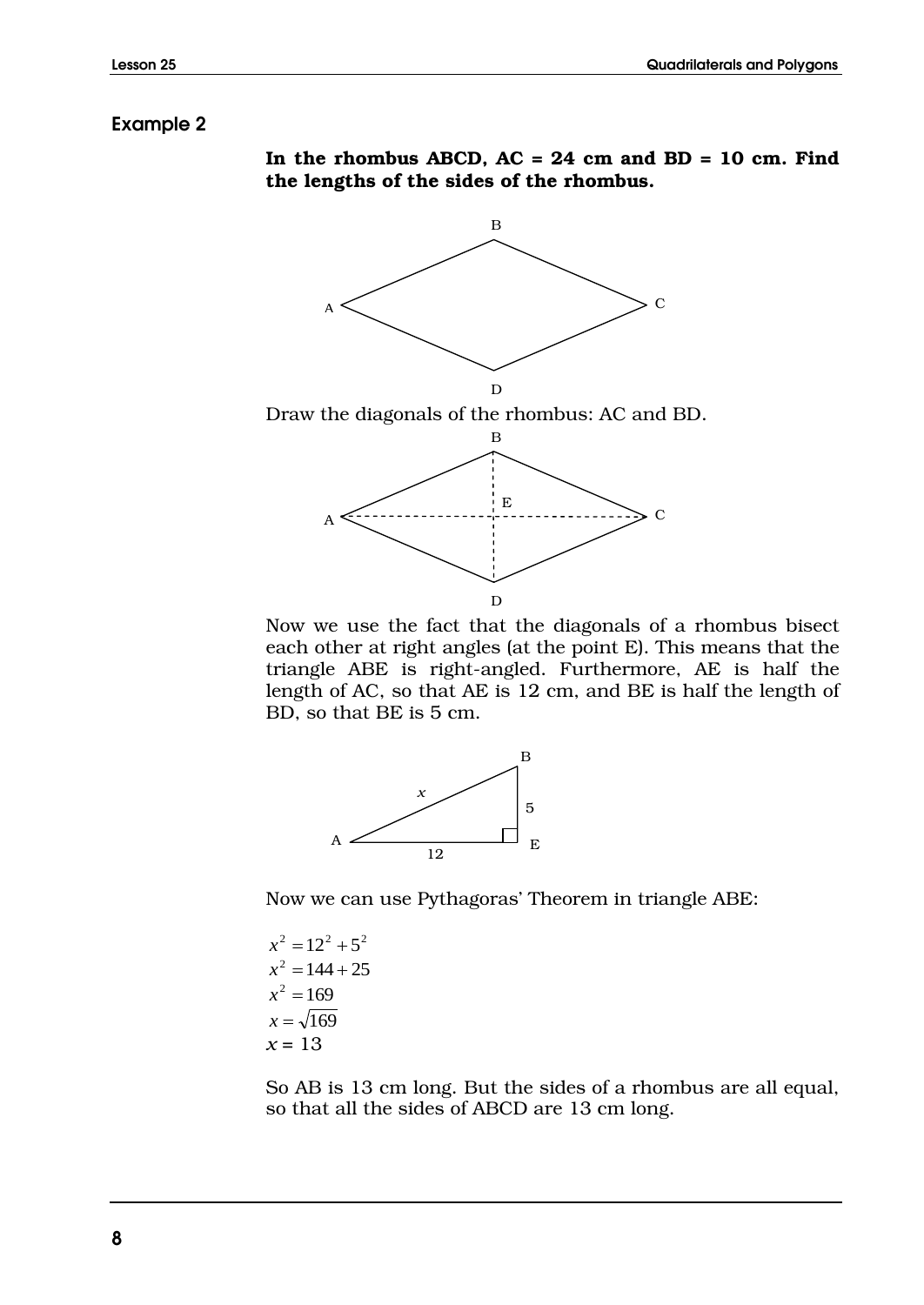| <b>Activity 1</b> | Now tackle the following exercises.                                                                                                                                                                                     |
|-------------------|-------------------------------------------------------------------------------------------------------------------------------------------------------------------------------------------------------------------------|
|                   | Find the missing angles denoted by letters:<br>$\mathbf{l}.$<br>$\sqrt{36^\circ}$<br>117/<br>[98]<br>$\boldsymbol{x}$<br>2.<br>$\boldsymbol{x}$<br>$98^\circ$<br>$123^\circ$                                            |
|                   | 3.<br> 104 <br>$\boldsymbol{x}$<br>$\boldsymbol{z}$<br>$\boldsymbol{y}$<br>63<br>$(81^\circ$<br>4.<br>$\boldsymbol{z}$<br>$139^{\lambda}$<br>$\blacktriangledown$<br>(71)<br>$\cdot x$<br>y<br>$52^\circ$<br>$86^\circ$ |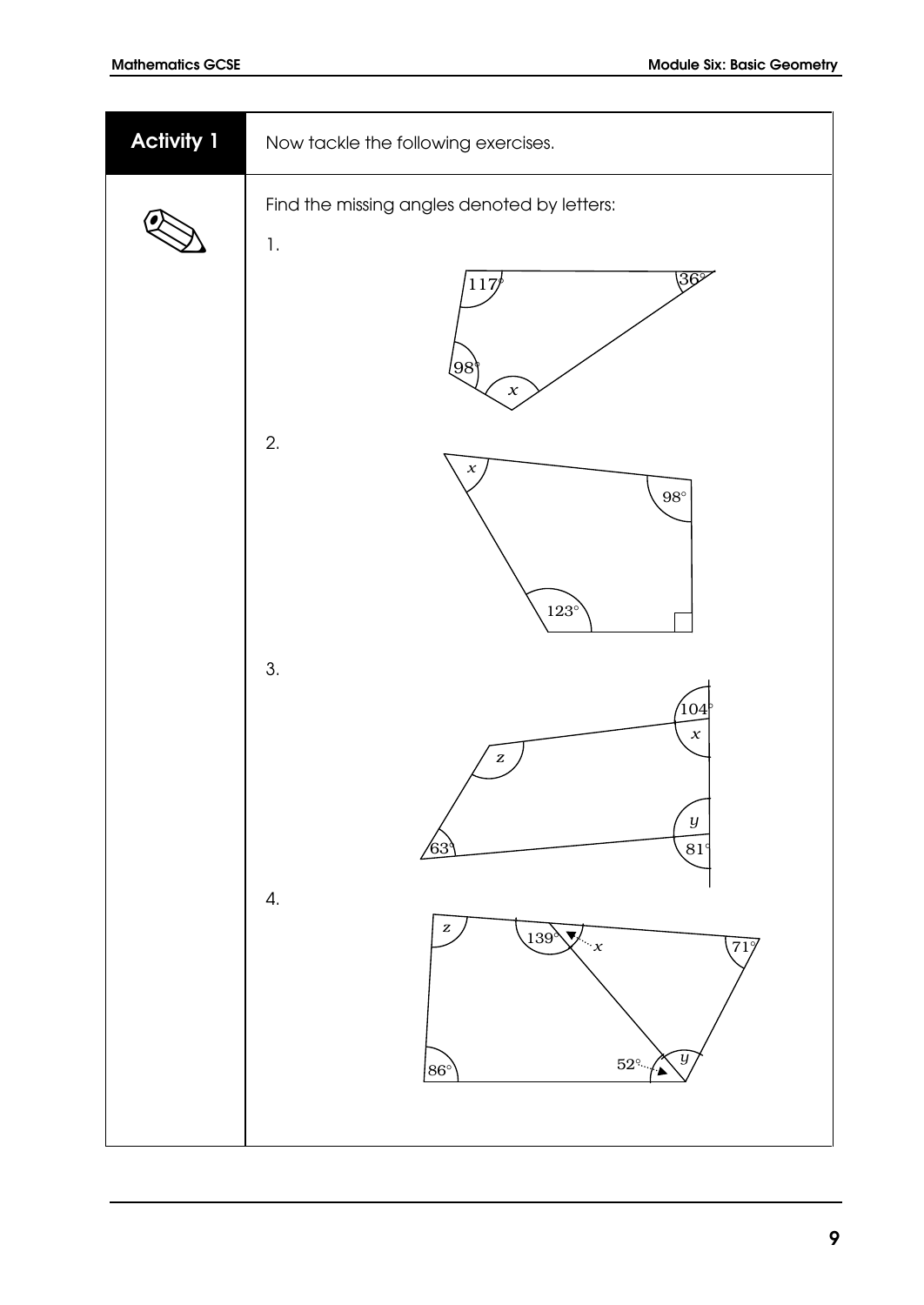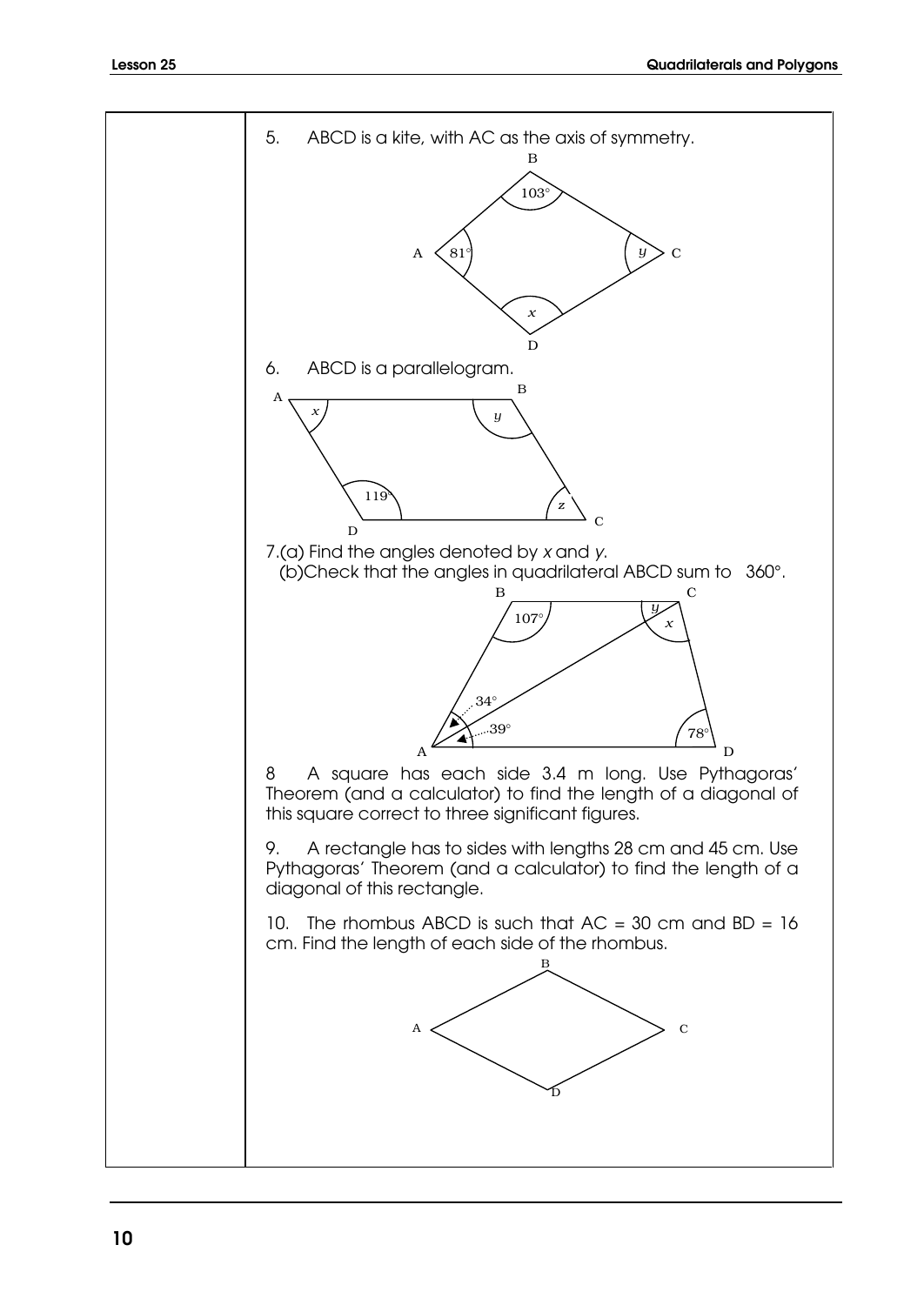| <b>Activity 2</b> | Draw and name the quadrilateral that has the properties<br>specified below. Use this as a checklist. You need to know all<br>these names and properties very well. |
|-------------------|--------------------------------------------------------------------------------------------------------------------------------------------------------------------|
|                   | one pair of parallel sides<br>1.<br>2.<br>opposite sides parallel<br>all sides equal<br>all angles right-angles                                                    |
|                   | 3.<br>opposite sides parallel and equal<br>all angles right-angles                                                                                                 |
|                   | opposite sides parallel and equal<br>4.<br>opposite angles equal                                                                                                   |
|                   | 5.<br>opposite sides parallel<br>all sides equal<br>opposite angles equal                                                                                          |
|                   | two adjacent sides equal<br>6.<br>the other two adjacent sides equal                                                                                               |

# **Polygons**

A **polygon** just means a shape that has straight sides. A triangle is a polygon with three sides. A quadrilateral is a polygon with four sides. The following table shows the names of some more polygons. It is unlikely that you need to know the names of any of these apart from pentagon, hexagon and octagon.

| <b>Name</b> | <b>Number</b><br>of sides |
|-------------|---------------------------|
| Pentagon    | 5                         |
| Hexagon     | 6                         |
| Heptagon    | 7                         |
| Octagon     | 8                         |
| Nonagon     | 9                         |
| Decagon     | 10                        |
| Hendecagon  | 11                        |
| Dodecagon   | 12                        |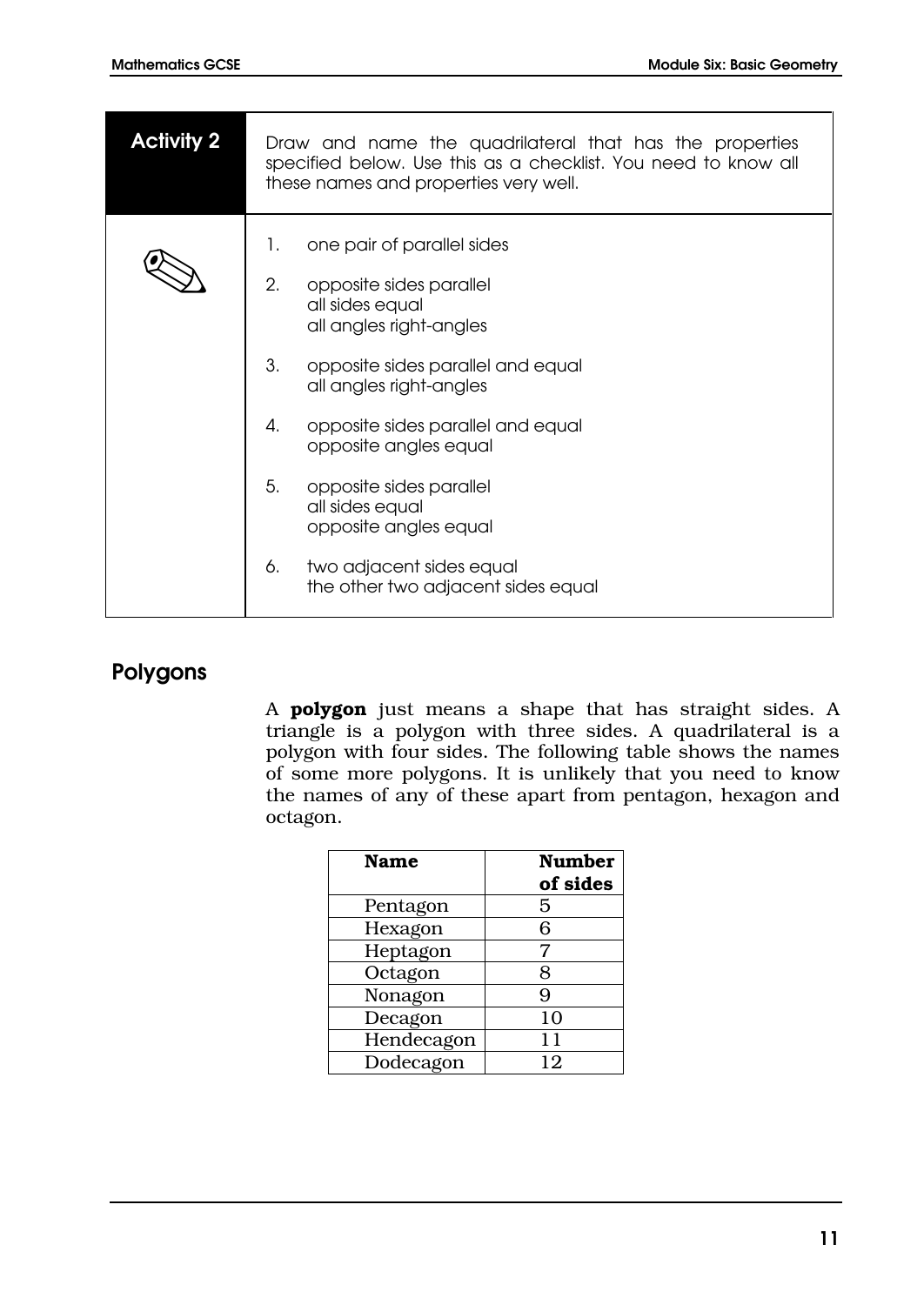## **Sum of the Interior Angles of a Polygon**

There is a method for working out the sum of the interior angles of any polygon. Choose one vertex, and then draw lines to all other possible vertices to make a number of triangles.

For example, in the diagram below, the original shape is a hexagon (six sides). Vertex A is chosen, and three dashed lines are drawn: AC, AD and AE. There are now four triangles: ABC, ACD, ADE and AEF. Look carefully at the diagram. We want to know the sum of the six angles of the original hexagon.

This sum is the same as the total of all twelve angles of the four new triangles. But we know that the angles of any triangle add up to 180°. The angles of four triangles therefore add up to 720°. We can conclude that the six interior angles of the original hexagon add up to 720°. There is nothing special about this hexagon: we have in fact proved that the six interior angles of **any** hexagon add up to 720°.



The above technique can be adapted for any polygon. Note that for the hexagon, the number of triangles is two less than the number of sides of the hexagon. This relationship is always true. If the original shape had, say, ten sides, then we would have drawn seven lines to make eight triangles. The number of triangles is always two less than the number of sides of the original shape. Try it and see.

If a polygon has *n* sides, then there will be *n* – 2 triangles. The angles in each triangle add up to 180°, so the angles in a polygon with *n* sides add up to  $(n-2) \times 180^\circ$ . This formula is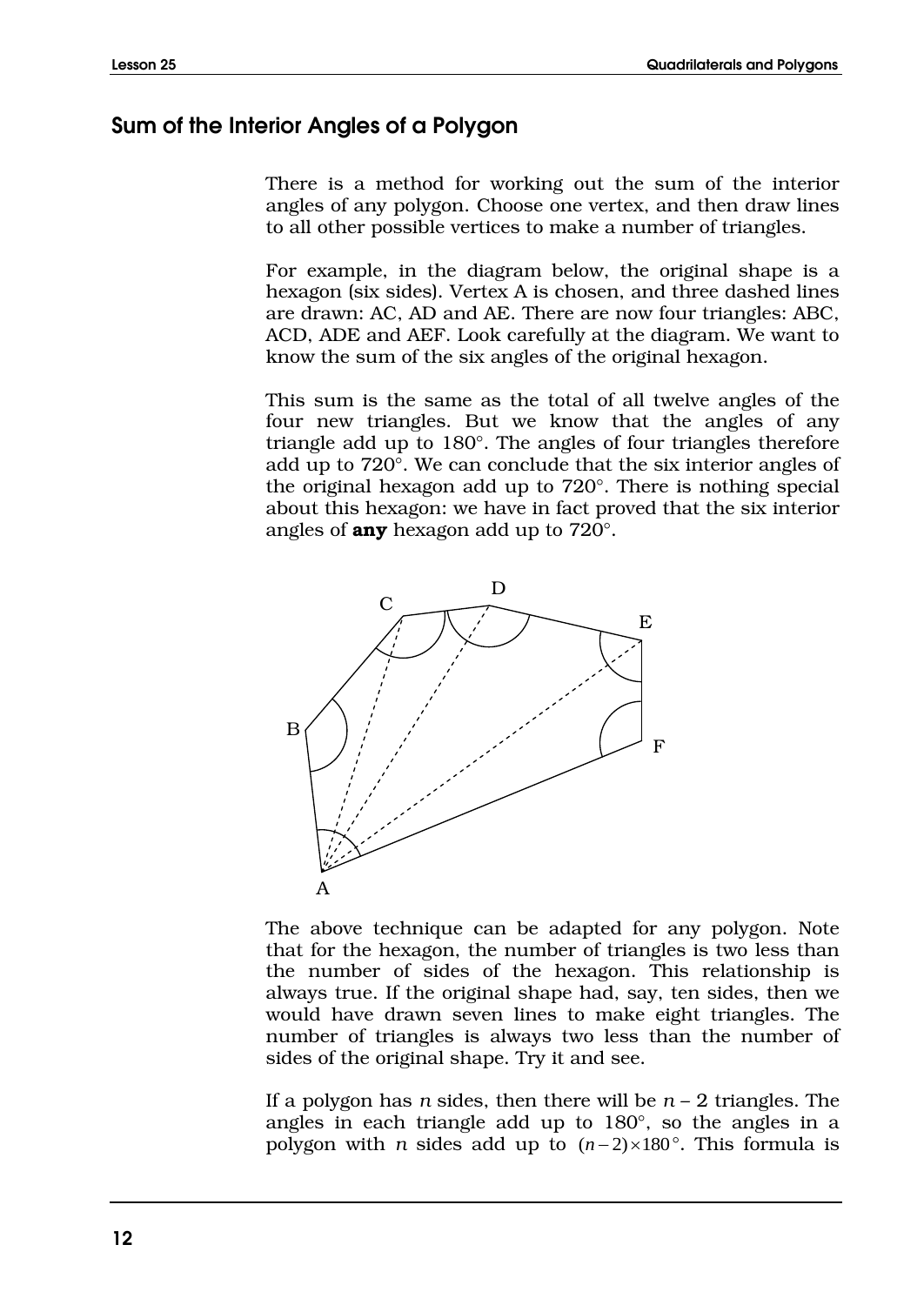sometimes quoted in the alternative form:  $(2n - 4)$  rightangles.

#### **Example 1**

#### **Find the sum of the interior angles of any pentagon.**

A pentagon has five sides, so  $n = 5$ . Using the formula  $(n-2) \times 180$ , the angle sum is  $(5-2) \times 180^\circ = 3 \times 180^\circ = 540^\circ$ .

### **Sum of the Exterior Angles of a Polygon**

As the name implies, exterior angles are outside the polygon. In the following diagram, the exterior angles of the pentagon ABCDE are the angles marked *a, b, c, d* and *e*.

Imagine you are going to walk around the pentagon. Let us be precise. You are going to walk anticlockwise around the pentagon. The starting and finishing point will be A, and the starting and finishing direction must be along AB.

Ready? You are at A and facing towards B. Walk along AB until you reach B. Now you need to turn anticlockwise through the angle *b* so that you are ready to walk along BC. Now walk along BC until you arrive at C. You now need to turn anticlockwise through the angle *c* so that you are ready to walk along CD. Now walk along CD until you arrive at D. You now need to turn anticlockwise through the angle *d* so that you are ready to walk along DE.

Now walk along DE until you arrive at E. You now need to turn anticlockwise through the angle *e* so that you are ready to walk along EA. Now walk along EA until you get back to point A. However, you need to finish exactly as you started, facing along AB, so you now need to turn anticlockwise through the angle *a*.

Now think about the overall effect of your journey. You have started at A and returned to A. The starting direction is the same as the direction at the finish. You must therefore have turned through 360° anticlockwise. We have shown that

 $a + b + c + d + e = 360^\circ$ 

in other words, the exterior angles of the pentagon add up to 360°.

Now, there is very little special about the pentagon. There is, however, one point to note. The pentagon is **convex**: none of the interior angles are **reflex**. So we have shown that the exterior angles of any convex pentagon add up to 360°.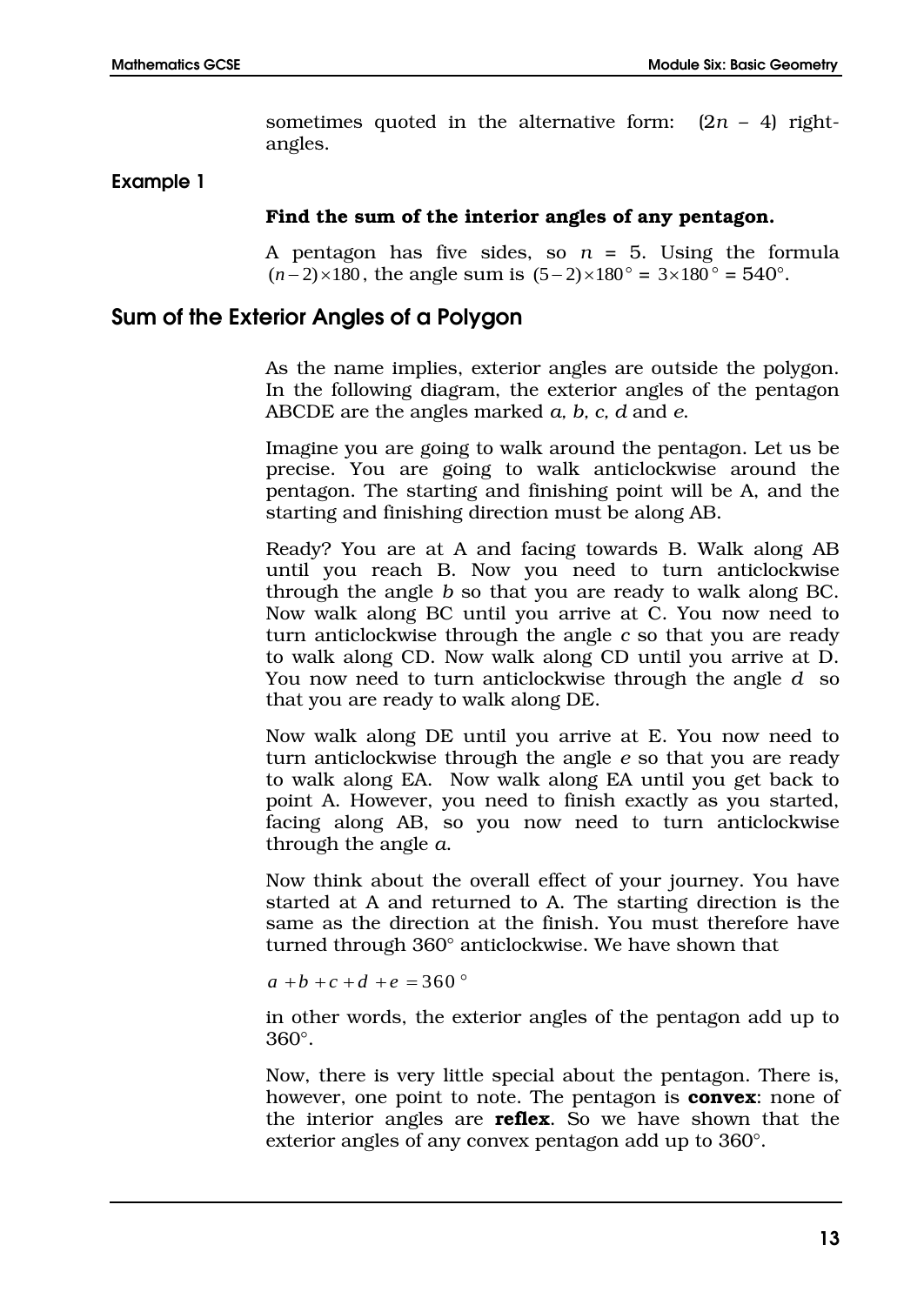There is also nothing special about the number of sides. It does not matter whether we walk round a (convex) polygon with 3 or 103 sides: we always turn through 360°. We have therefore established that:

*The exterior angles of any convex polygon add up to* 360°.



#### **Regular Polygons**

A 'regular' polygon has all its sides equal and all its angles equal. A regular polygon with *n* sides also has *n* axes of symmetry. We often have a choice of methods when working with regular polygons.

**Example 2**

#### **Find the size of the interior angles of a regular pentagon.**

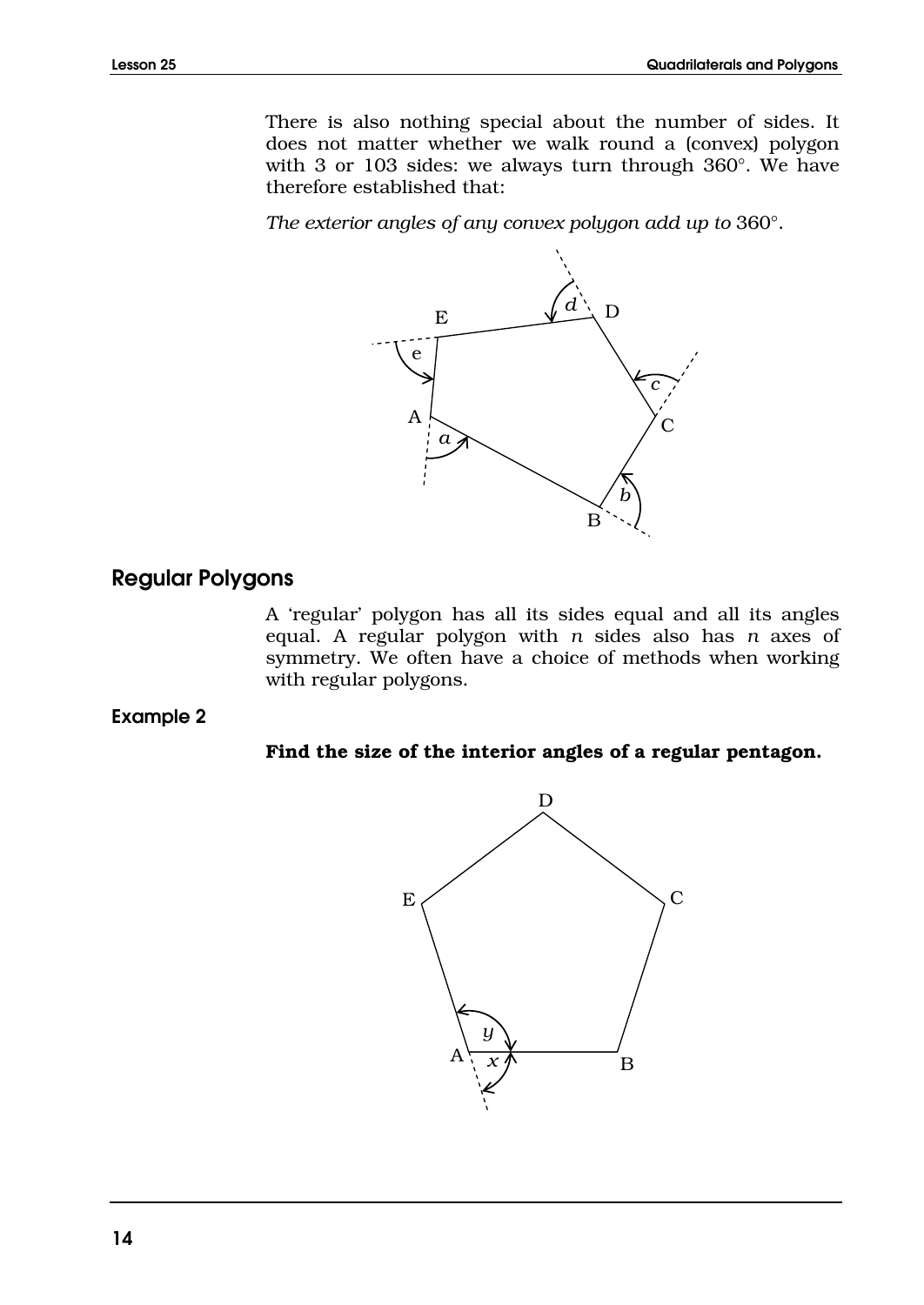There are two methods. The first method finds the interior angle, *y*, directly. Recall that the interior angles of a polygon add up to  $(n-2) \times 180^\circ$ . In the case of a pentagon,  $n = 5$ . The interior angles of a pentagon therefore add up to  $(5-2) \times 180 =$ 540°. Now, we are dealing with a regular pentagon which has all its angles equal. The size of each of the five interior angles is therefore  $540 \div 5 = 108$ °.

The second method finds the interior angle, *y*, indirectly. We start by considering the **exterior** angles of the regular pentagon. The exterior angles of any polygon add up to 360°. The five exterior angles of a regular pentagon are all equal, and must therefore be  $360 \div 5 = 72^\circ$ . Now we consider the relationship between an interior angle of any polygon and the corresponding exterior angle. They always add up to 180° because these two angles make a straight line. In the diagram above,  $x + y = 180$ . But  $x = 72^{\circ}$ , so  $y = 180 - 72 = 108^{\circ}$ , as before.

The second method requires two stages compared to the one stage of the first method. However, the theory used by the second method is simpler: there is no need to remember or use the formula  $(n-2) \times 180$ .

The next example requires an approach which is similar to the second method above.

### **Example 3**

#### **An interior angle of a regular polygon is 160°. How many sides does the regular polygon have?**

An interior angle and an exterior angle add up to 180°. An exterior angle must therefore be 20°. But the exterior angles of any (convex) polygon add up to 360°. To find the number of exterior angles, perform the division:  $360 \div 20 = 18$ . The regular polygon in question must have 18 angles and therefore 18 sides.

A final example introduces another aspect of regular polygons. This Example has several parts, and closely resembles a particular type of examination question. Believe it or not, examiners are sometimes trying to help candidates. In this type of question, the several parts lead up to the final part of the question. The examiners are thus providing a **strategy** that candidates would otherwise have to devise themselves: this can be difficult! However, it is not always easy to see how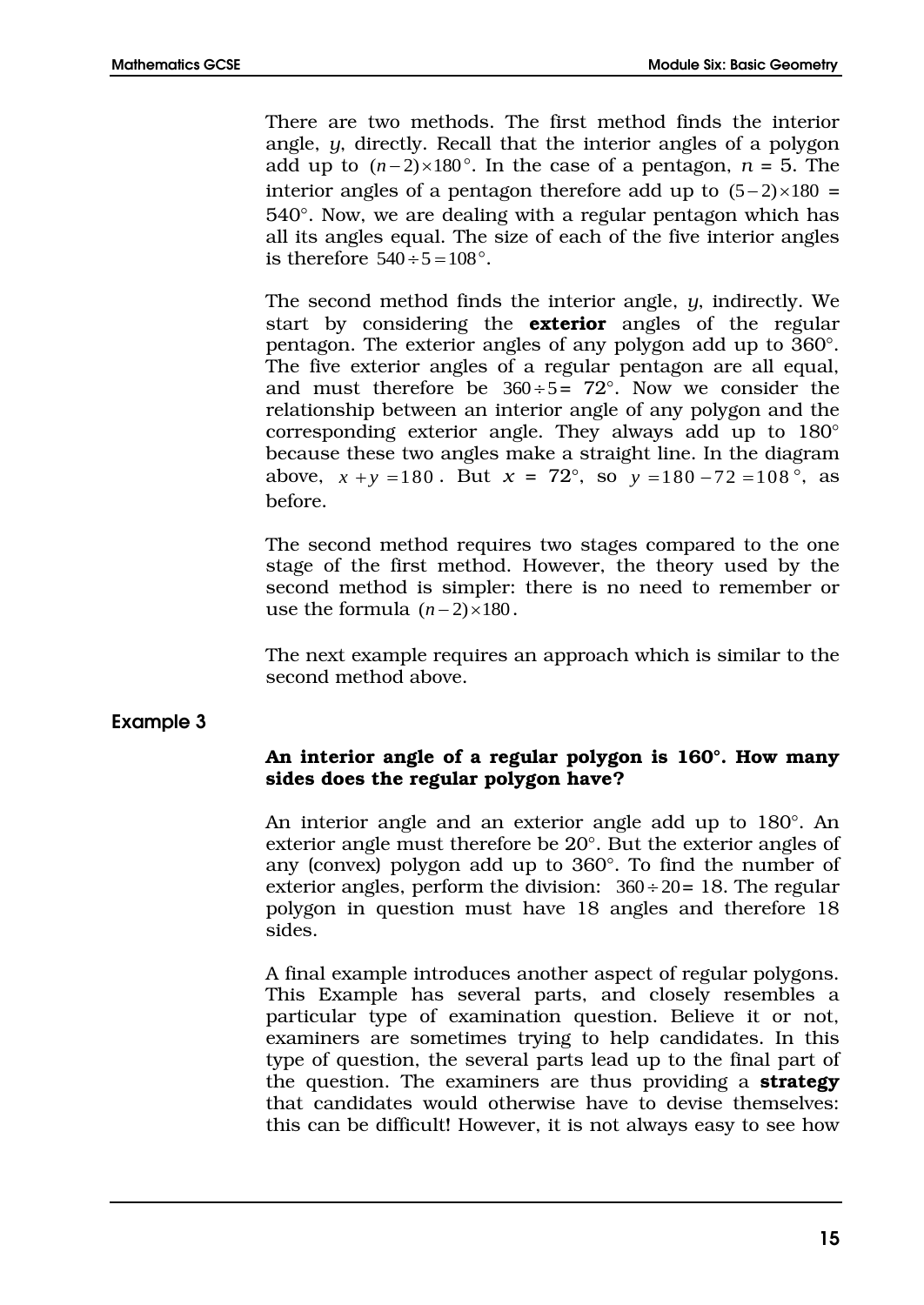the earlier parts of a question relate to each other and fit together to achieve the final part of the question.

#### **Example 4**

#### **ABCDEFGH is a regular octagon.**

- **(a) Find the angle AOB.**
- **(b) Find the angle OAB.**
- **(c) Hence find the size of the interior angle of a regular octagon.**



- (a) Angle AOB is the angle marked *x*. ABCDEFGH is a regular octagon, so that  $x$  is just one of eight identical angles that fit together round a full circle at O. These eight angles add up to 360 $^{\circ}$ , so each angle must be  $360 \div 8 = 45$ . So  $x = 45^{\circ}$ .
- (b) Triangle AOB is isosceles because the octagon is regular. OA must be the same length as OB. The angles opposite, i.e. *y*  and *z*, must therefore be equal. The angles in triangle OAB must add up to 180 $^{\circ}$ . We know that *x* is 45 $^{\circ}$ , so the angles *y* and  $\alpha$  must add up to  $180 - 45 = 135$ , and they are equal.  $135 \div 2 = 67.5$ , so that *y* and *z* are both 67.5°.
- (c) The interior angle CDE is marked. Notice that this interior angle must be the same as  $y + z$ , because angle CDO is the same as *z*, and angle ODE is the same as *y*. [The octagon is regular, so that the eight isosceles triangles that meet at O, including triangle OAB, triangle OCD and triangle ODE, are all congruent – exactly the same shape and size.]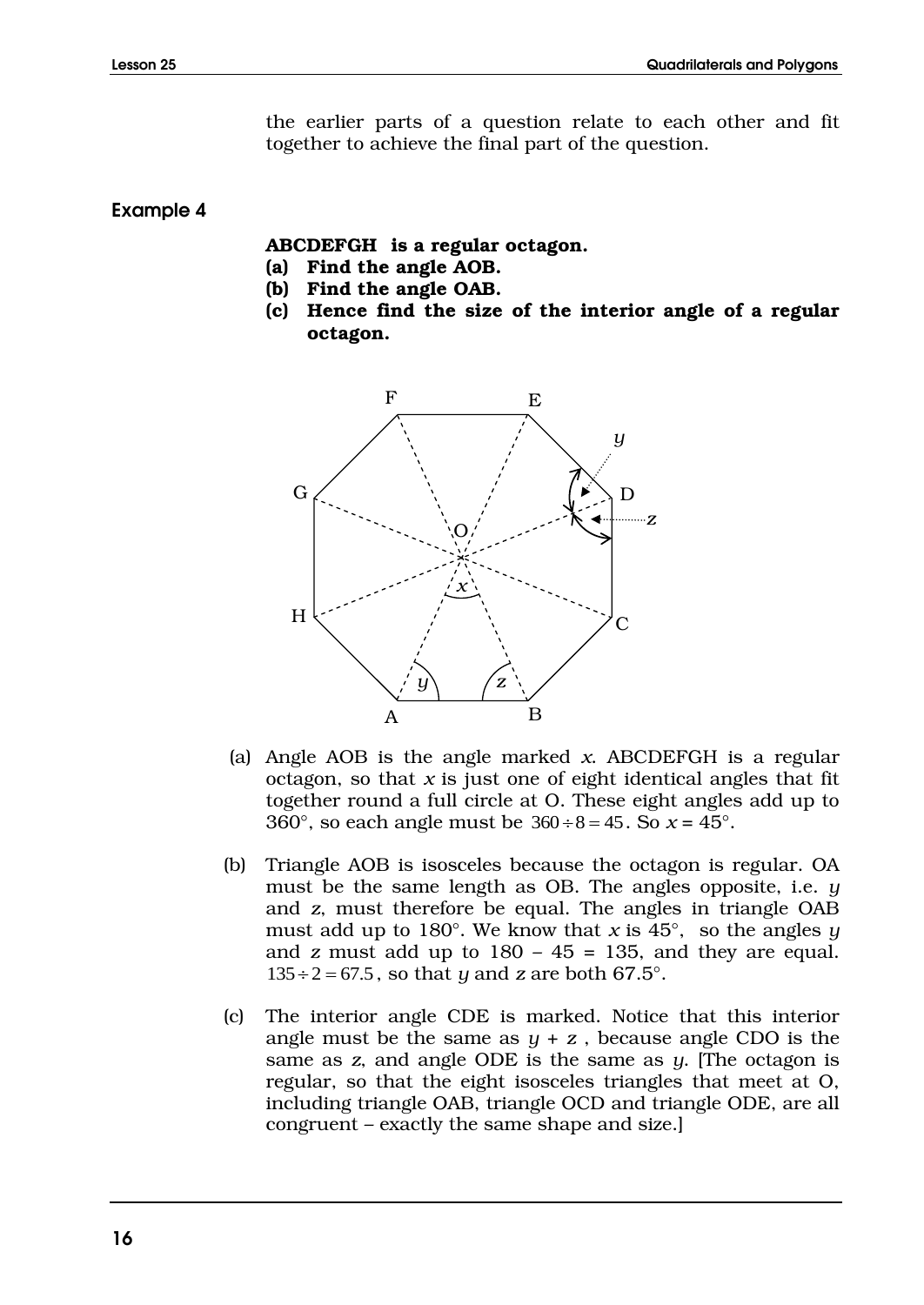Since *y* and *z* are equal, an interior angle of a regular octagon must be 2*y* which is 135°.

**Note**

- 1. exterior angle + interior angle =  $180^\circ$
- 2. the sum of the exterior angles is  $360^\circ$ .

You can use these properties to calculate the interior angles of a polygon. For example, find the interior angle of a regular hexagon. Since it has six sides and is regular, all the interior angles will be the same. The sum of its six exterior angles is  $360^\circ$ . So each exterior angle is  $60^\circ$ . Therefore each interior angle is  $180 - 60 = 120^{\circ}$ .

| <b>Activity 3</b> |    | Now tackle these.                                                                                        |  |
|-------------------|----|----------------------------------------------------------------------------------------------------------|--|
|                   | 1. | What is the sum of interior angles of a regular convex<br>polygon with                                   |  |
|                   |    | 3 sides<br>4 sides<br>(a)<br>(b)                                                                         |  |
|                   |    | 6 sides<br>8 sides<br>$\left( \circ \right)$<br>(d)                                                      |  |
|                   | 2. | A regular polygon has 20 sides. What is the size of:                                                     |  |
|                   |    | an exterior angle<br>(a)                                                                                 |  |
|                   |    | an interior angle<br>(b)                                                                                 |  |
|                   | 3. | A regular polygon has exterior angles of 30°. How many<br>sides has it?                                  |  |
|                   | 4. | A regular polygon has interior angles of 135°.                                                           |  |
|                   |    | What is the size of an exterior angle?<br>(a)                                                            |  |
|                   |    | How many sides has it?<br>(b)                                                                            |  |
|                   | 5  | Find the sum of interior angles of a pentagon.<br>(a)                                                    |  |
|                   |    | Four of the interior angles are 75°, 110°, 124° and 146°.<br>(b)<br>What is the size of the fifth angle? |  |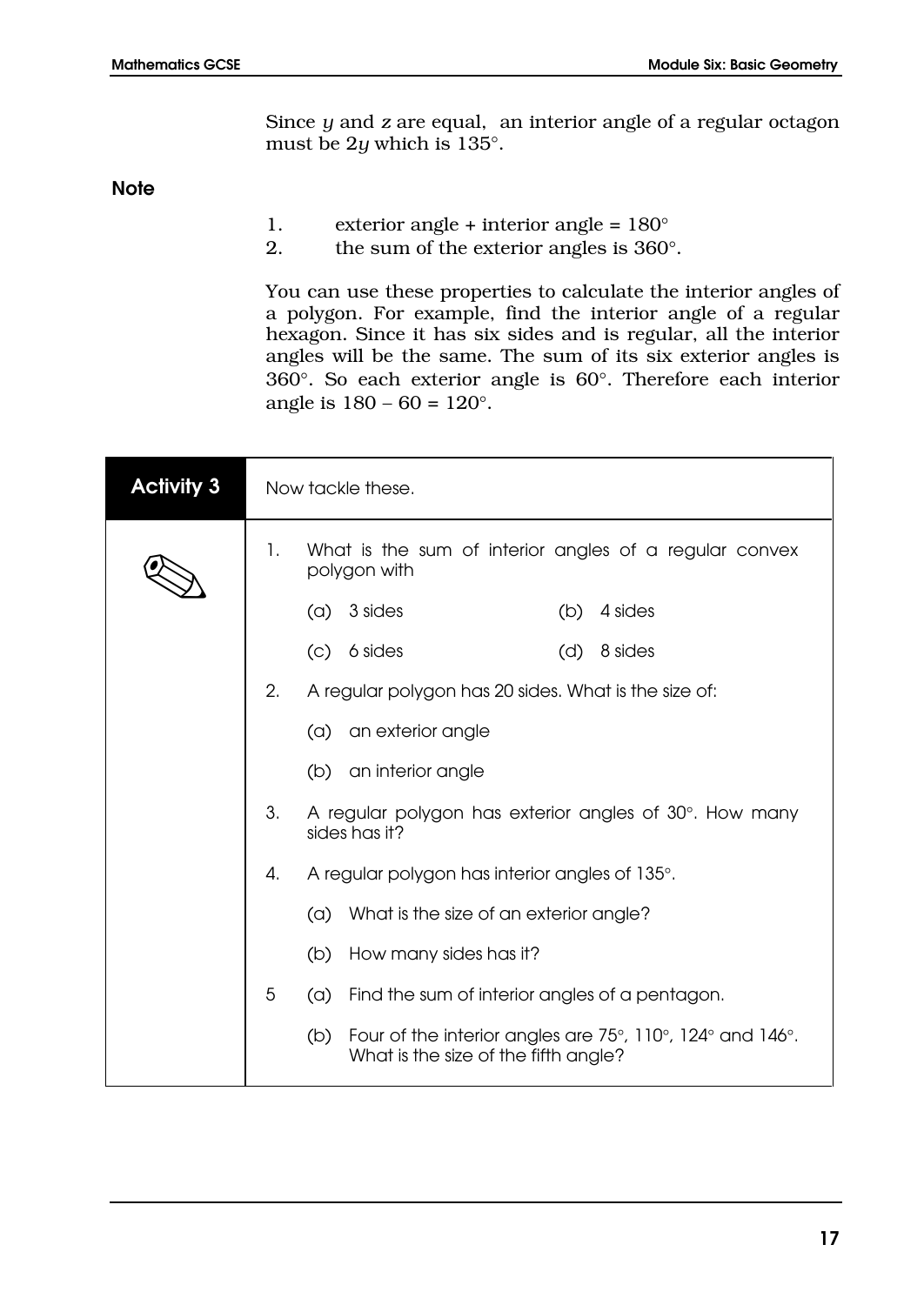# **Suggested Answers to Activities**

#### **Activity One**

- 1.  $x = 109^\circ$
- 2.  $x = 49^\circ$
- 3.  $x = 76^{\circ}$ ,  $y = 99^{\circ}$ ,  $z = 122^{\circ}$
- 4.  $x = 41^\circ$ ,  $y = 68^\circ$ ,  $z = 83^\circ$
- 5.  $x = 103^\circ, y = 73^\circ$
- 6. *x* = 61°, *y* = 119°, *z* = 61°
- 7. (a)  $x = 63^\circ$ ,  $y = 39^\circ$ 
	- (b) The four angles of the quadrilateral are 73°, 107°, 102° and 78°. These add up to 360°.
- 8. 4.81 m (3 sf).
- 9. 53 cm
- 10. 17 cm

### **Activity Two**

(a) Trapezium



- (b) Square
- (c) Rectangle



**|**

(d) Parallelogram **| = =**